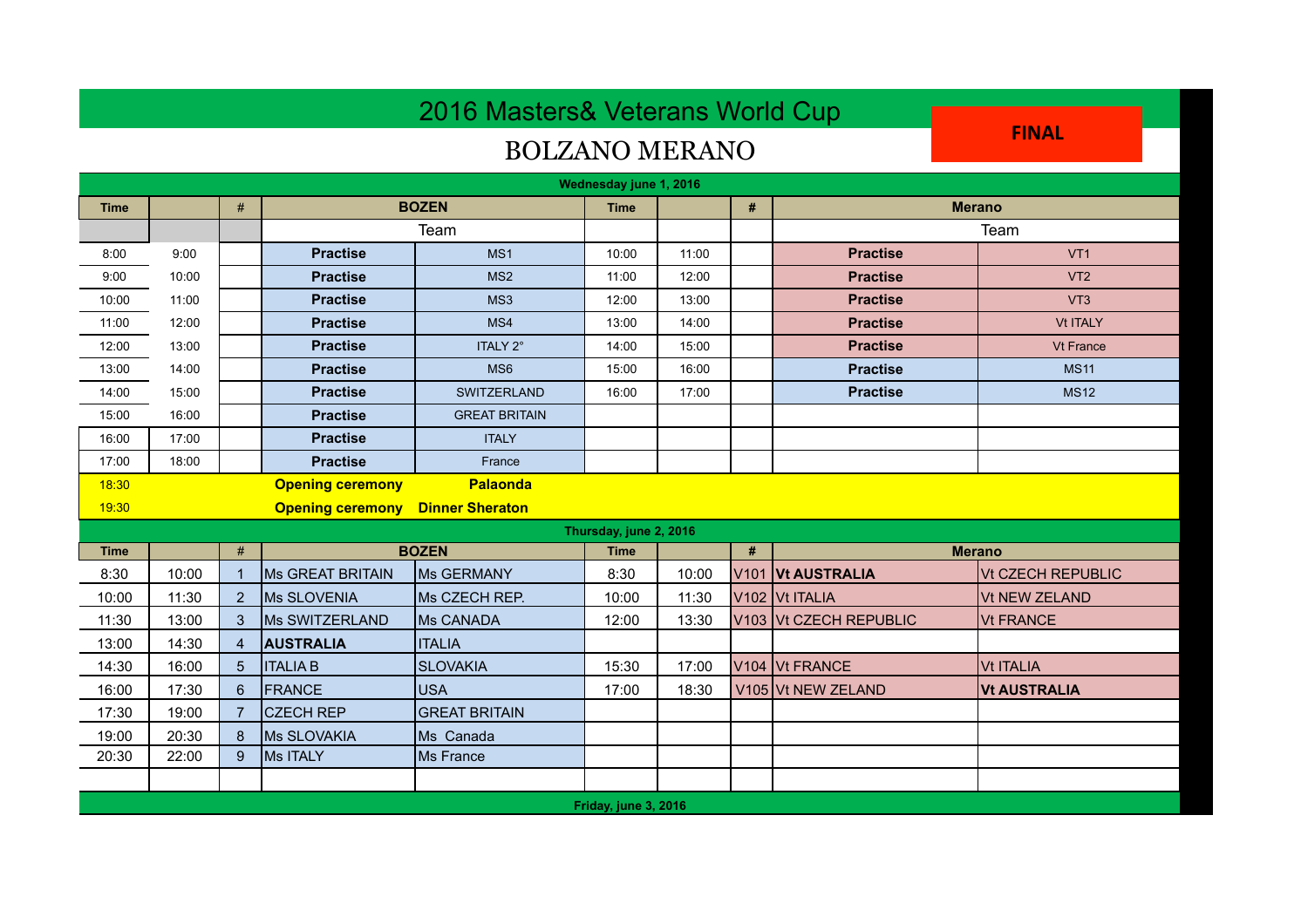| Time                        |       | #               | <b>BOZEN</b>              |                           | <b>Time</b> |       | #                | <b>Merano</b>            |                                   |  |
|-----------------------------|-------|-----------------|---------------------------|---------------------------|-------------|-------|------------------|--------------------------|-----------------------------------|--|
| 8:30                        | 10:00 | 10 <sup>1</sup> | lMs SWITZERLAND           | <b>Ms ITALY II°</b>       | 8:30        | 10:00 |                  | V106 Vt France           | <b>Vt AUSTRALIA</b>               |  |
| 10:00                       | 11:30 | 11              | Ms GERMANY                | Ms CZECH REPUBLIC         | 10:00       | 11:30 |                  | V107 Vt CZEH REPUBLIC    | Vt NEW ZEALAND                    |  |
| 11:30                       | 13:00 | 12              | <b>IMs AUSTRALIA</b>      | Ms U.S.A.                 |             |       |                  |                          |                                   |  |
| 13:00                       | 14:30 | 13              | Ms SLOVENIA               | <b>Ms GREAT BRITAIN</b>   | 13:30       | 15:00 |                  | <b>V108 Vt ITALY</b>     | <b>Vt CZECH REPUBLIC</b>          |  |
| 14:30                       | 16:00 | 14              | <b>Ms SLOVAKIA</b>        | <b>Ms SWITZERLAND</b>     | 15:00       | 16:30 | V109             | <b>Vt NEW ZELAND</b>     | <b>Vt FRANCE</b>                  |  |
| 16:00                       | 17:30 | 15              | Ms France                 | <b>Ms AUSTRALIA</b>       |             |       |                  |                          |                                   |  |
| 17:30                       | 19:00 | 16              | Ms GERMANY                | Ms SLOVENIA               | 19:00       | 20:30 |                  | <b>V110 Vt AUSTRALIA</b> | <b>Vt ITALIA</b>                  |  |
| 19:00                       | 20:30 | 17              | Ms Canada                 | Ms ITALY II°              |             |       |                  |                          |                                   |  |
| 20:30                       | 22:00 | 18              | Ms ITALY                  | Ms U.S.A.                 |             |       |                  |                          |                                   |  |
|                             |       |                 |                           |                           |             |       |                  |                          |                                   |  |
|                             |       |                 |                           |                           |             |       |                  |                          |                                   |  |
| <b>Time</b>                 |       | #               |                           | <b>BOZEN</b>              | <b>Time</b> |       | #                |                          | <b>Merano</b>                     |  |
| 8:30                        | 10:00 | 19              | $Qf1$ : Ms $1^\circ A$    | Qf 1: Ms 2° Third         | 8:30        | 10:00 | 28               | Ms-cl 9/12: Ms 4° A      | Ms-cl $9/12$ : Ms $3^\circ$ Third |  |
| 10:00                       | 11:30 | 20              | Qf3: Ms1°C                | $Qf3:2^{\circ}B$          | 10:00       | 11:30 | 29               | Ms-cl 9/12: Ms 4 °B      | Ms-cl 9/12: Ms 4° C               |  |
| 11:30                       | 13:00 | 21              | $Qf3$ : Ms 1 $^{\circ}$ B | Qf 3 : Ms 1° Third        | 11:30       | 13:00 | V <sub>111</sub> | Vt-Sf 1: Vt 1°           | Vt-Sf 1: Vt $4^\circ$             |  |
| 13:00                       | 14:30 | 22              | $Qf 4$ : Ms $2^\circ A$   | $Qf 4$ : Ms $2^{\circ}$ C | 13:00       | 14:30 | V <sub>112</sub> | Vt-Sf 2: Vt 2°           | Vt-Sf 2:Vt $3^\circ$              |  |
| 14:30                       | 16:00 | 25              | Ms-cl 5/8: Lo # 19        | Ms-cl 5/8: Lo # 20        | 14:30       | 16:00 | 27               | Ms-cl 11/12 Ms-Lo # 28   | Ms-cl 11/12 Ms-Lo # 29            |  |
| 16:00                       | 17:30 | 26              | Ms-cl 5/8: Lo # 21        | Ms-cl 5/8: Lo # 22        | 16:00       | 17:30 | 28               | Ms-cl 9/10 Ms-Wi # 28    | Ms-cl 9/10 Ms-Wi # 29             |  |
| 17:30                       | 19:00 | 29              | Ms -Sf 1:Wi # 19          | Ms-Sf 1:Wi # 20           | 17:30       | 19:00 |                  | <b>VET 5Place</b>        | <b>WORLD TEAM</b>                 |  |
| 19:00                       | 20:30 | 30              | Ms -Sf 2:Wi # 21          | Ms-Sf 2:Wi # 22           |             |       |                  |                          |                                   |  |
| 20:30<br><b>GRILL Party</b> |       |                 |                           |                           |             |       |                  |                          |                                   |  |
| Sunday june 5, 2016         |       |                 |                           |                           |             |       |                  |                          |                                   |  |
| <b>Time</b>                 |       | #               | <b>BOZEN</b>              |                           | <b>Time</b> |       | #                | <b>Merano</b>            |                                   |  |
| 8:30                        | 10:00 | V113            | Vt-cl 3/4 Vt-Lo # 111     | Vt-cl 3/4 Vt-Lo # 112     | 8:30        | 10:00 | 32               | Ms-cl 7/8 Ms-Lo # 25     | Ms-cl 7/8 Ms-Lo # 26              |  |
| 10:00                       | 11:30 | 33              | Ms-cl 3/4 Ms-Lo # 29      | Ms-cl 3/4 Ms-Lo # 30      | 10:00       | 11:30 | 33               | Ms-cl 5/6 Ms-Wi # 25     | Ms-cl 5/6 Ms-Wi # 26              |  |
| 11:30                       | 13:00 | V114            | Vt-cl 1/2 Vt-Wi # 111     | Vt-cl 1/2 Vt-Wi # 112     |             |       |                  |                          |                                   |  |
| 13:00                       | 14:30 | 34              | Ms-cl 1/2 Ms-Wi # 29      | Ms-cl 1/2 Ms-Wi # 30      |             |       |                  |                          |                                   |  |
| 15:00                       |       |                 | <b>PREMIAZIONI</b>        |                           |             |       |                  |                          |                                   |  |